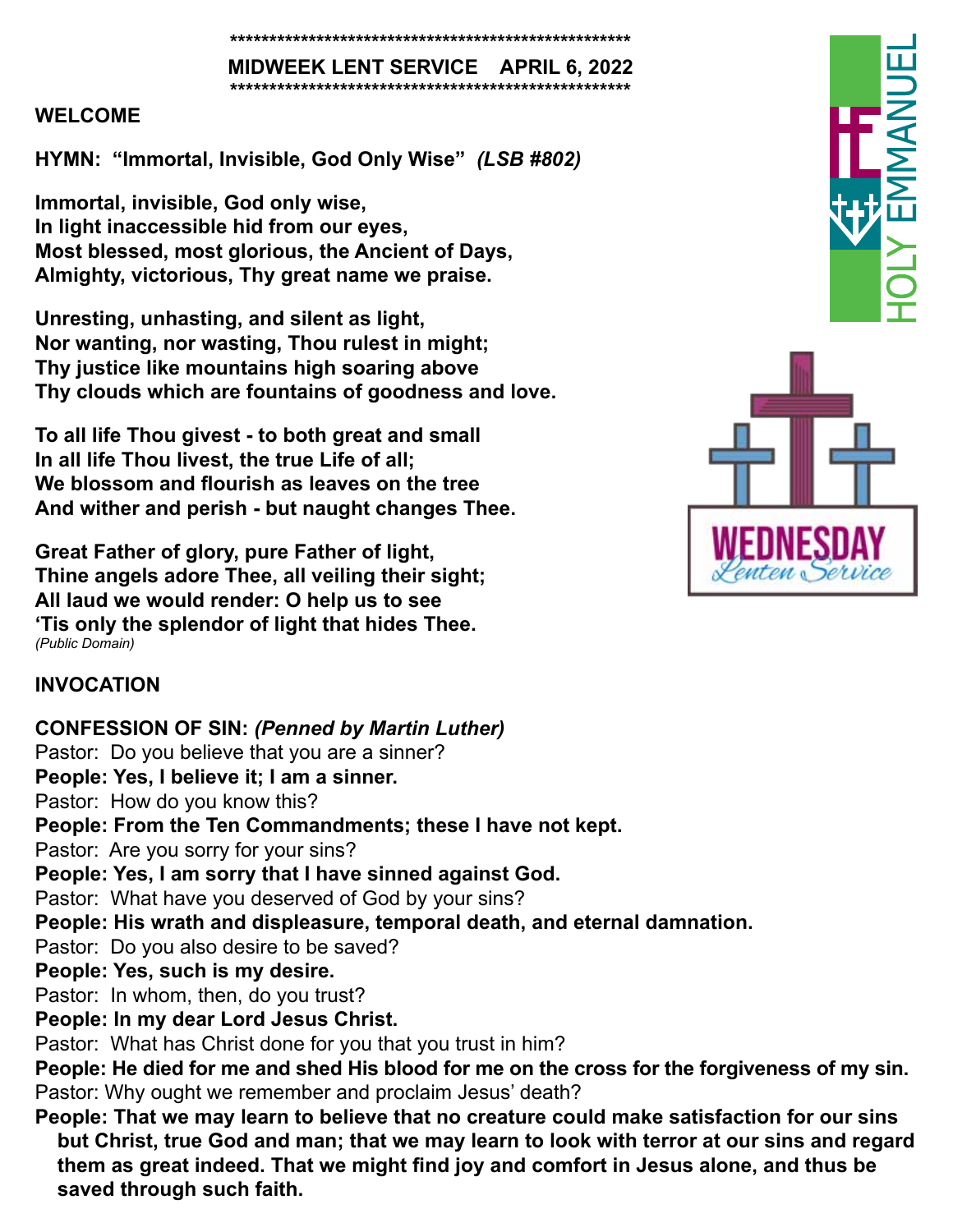Pastor: What was it that moved Jesus to die and make satisfaction for your sins? **People: His great love to his Father and to me and other sinners.**

Pastor: As you believe so let it be. In the stead and by the command of my Lord Jesus Christ, I forgive you all of your sins in the name of the Father and of the Son and of the Holy Spirit. **People: Amen.** 

## **THE PASSION HISTORY READING**

# **SONG: "Blessed Be the Lord God Almighty"** *(Bob Fitts)*

**Father in heaven, how we love You; We lift Your name in all the earth. May Your kingdom be established in our praises, as Your people declare Your mighty works. Blessed be the Lord God Almighty, Who was and is and is to come; Blessed be the Lord God Almighty, Who reigns forevermore.**

**Father of mercy, be exalted; May Jesus' name be lifted high, for the sacrifice of love has won my pardon, and his resurrection power gives me life. Blessed be the Lord God Almighty, Who was and is and is to come; Blessed be the Lord God Almighty, Who reigns forevermore.**  *(C. 1984 Scripture in Song. Maranatha Music. Used by permission. CCLI #522460)*

# **SERMON: John 19:25-27 "Behold Your Son. Behold Your Mother"**

## **OFFERING**

**KYRIE:** Pastor: Lord, **People: Have mercy upon us.** Pastor: Christ, **People: Have mercy upon us.**  Pastor: Lord, **People: Have mercy upon us and grant us Your peace.** 

## **THE LORD'S PRAYER**

**People: Our Father who art in heaven, Hallowed be Thy name; Thy kingdom come; Thy will be done on earth as it is in heaven; Give us this day our daily bread; And forgive us our trespasses, as we forgive those who trespass against us; And lead us not into temptation; But deliver us from evil; For thine is the kingdom and the power and the glory forever and ever. Amen.**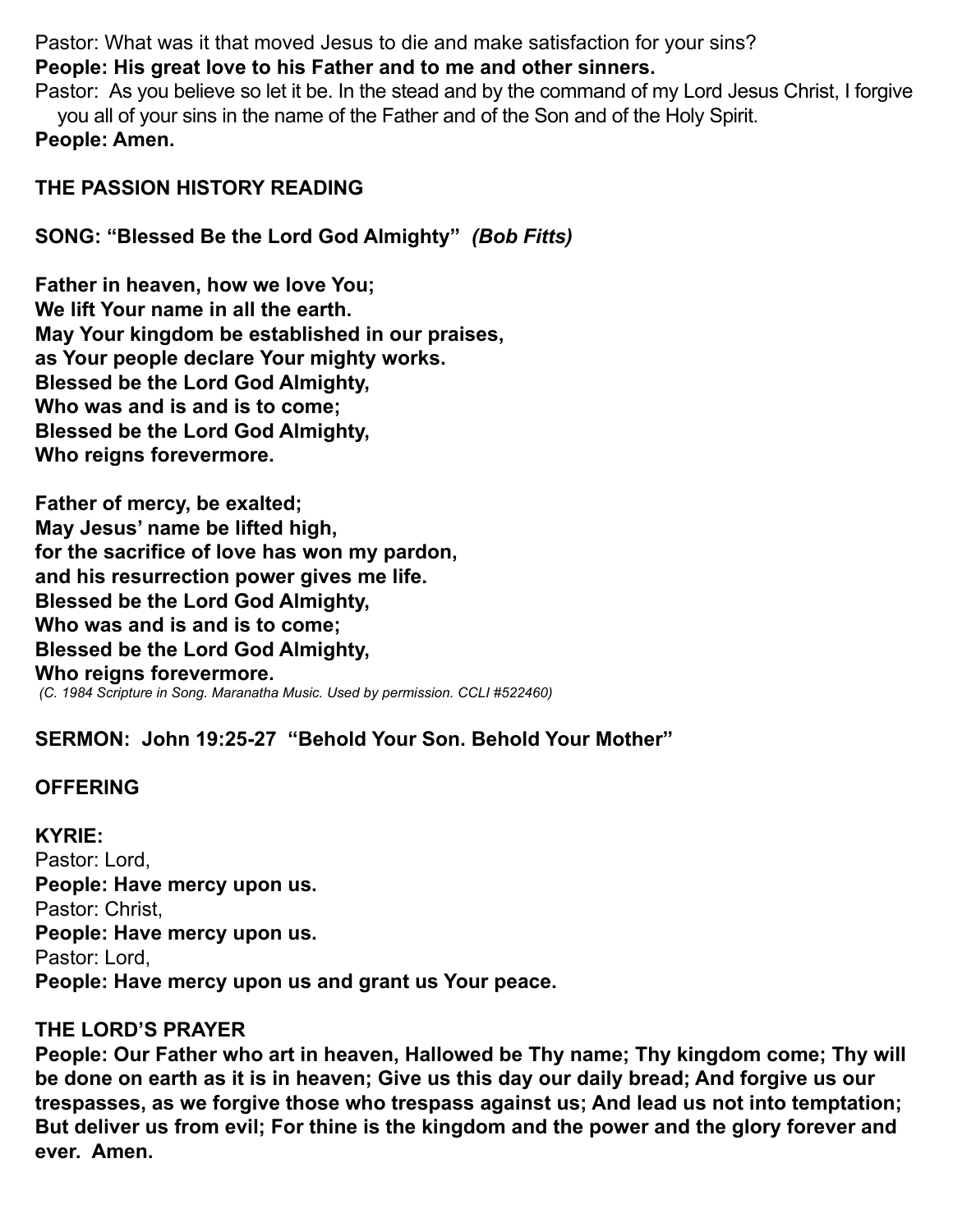## **BLESSING:**

Pastor: Go in the peace of your triumphant Savior. **People: We celebrate His work of forgiveness and grace each day!** Pastor: Go in the peace of your God who takes you as His own! **People: We have heard the good news! As we move closer to the Easter celebration we will share the love of God in Jesus Christ with others.** Pastor: The Lord be with you now and forevermore.

**People: We go now to serve in His name. Amen.** 

**HYMN: "We Sing the Praise of Him Who Died"**  *(Use tune LSB #425 "When I Survey the Wondrous Cross)*

**We sing the praise of Him who died, Of Him who died upon the cross. The sinner's hope let all deride; For this we count the world but loss.**

**Inscribed upon the cross we see In shining letters, "God is love." He bears our sins upon the tree; He brings us mercy from above.**

**The cross! It takes our guilt away; It holds the fainting spirit up; It cheers with hope the gloomy day And sweetens ev'ry bitter cup.**

**To Christ, who won for sinners grace By bitter grief and anguish sore, Be praise from all the ransomed race Forever and forevermore.** *(Public Domain)*

#### **Scripture References April 6, 2022**

#### **John 19:25,26**

 $25$  Near the cross of Jesus stood his mother, his mother's sister, Mary the wife of Clopas, and Mary Magdalene. <sup>26</sup> When Jesus saw his mother there, and the disciple whom he loved standing nearby, he said to his mother, "Dear woman, here is your son,"

#### **John 19:27**

 $27...$  "Here is your mother." From that time on, this disciple took her into his home.

#### **Hebrews 4:16**

 $15$ ...has been tempted in every way, just as we are—yet was without sin.

#### **Hebrews 10:21,22**

 $21$ ...since we have a great priest over the house of God,  $22$  let us draw near to God with a sincere heart in full assurance of faith, having our hearts sprinkled to cleanse us from a guilty conscience and having our bodies washed with pure water.

#### **John 14:15**

<sup>15</sup> "If you love me, you will obey what I command.